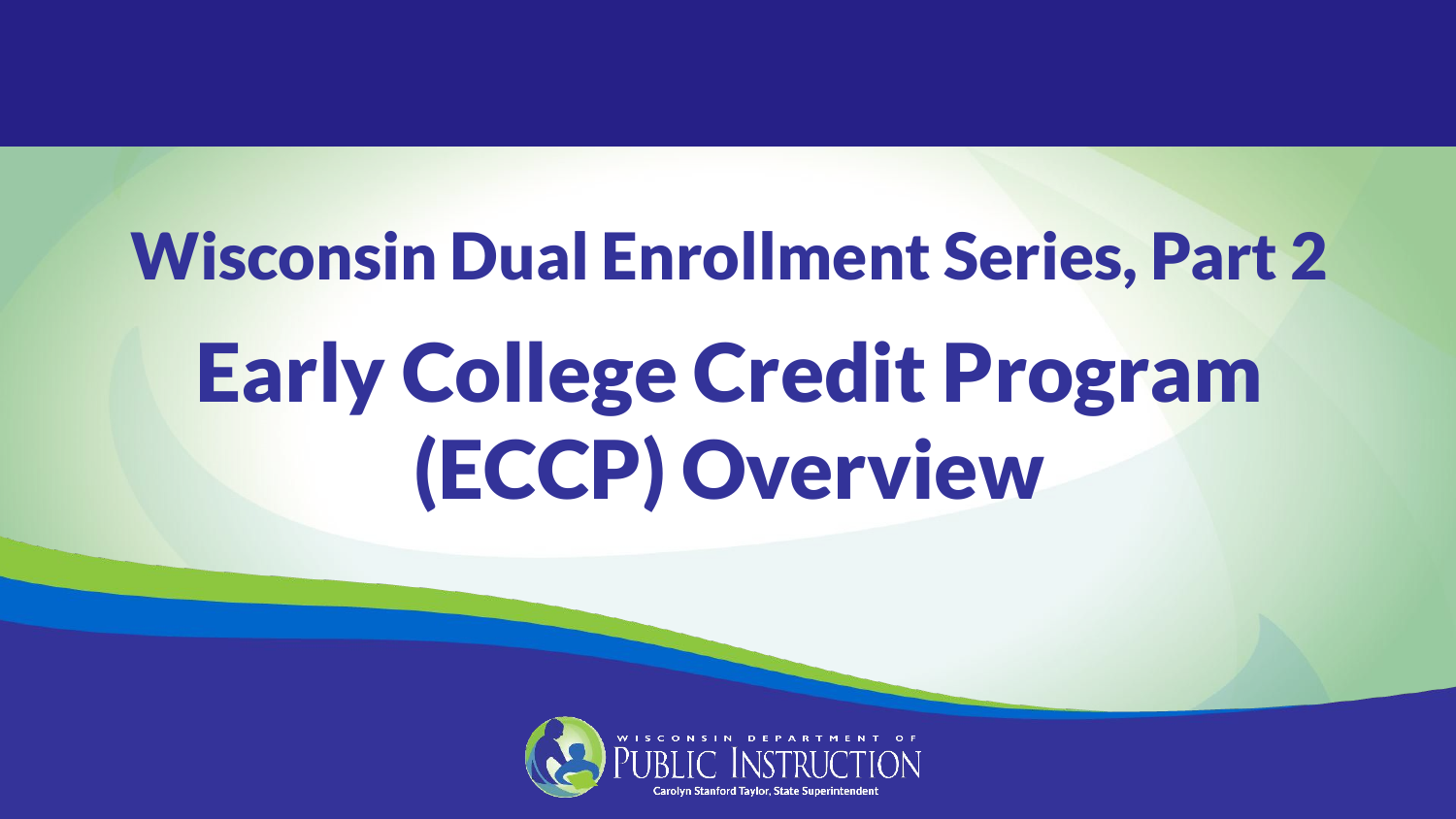# Early College Credit Program (ECCP)

**ECCP applies to courses taken in person, online, or in a blended format at these Wisconsin colleges:**

- University of Wisconsin
- **Private college and universities**
- **Tribal colleges**

#### **ECCP does NOT include Wisconsin technical colleges**

● However, students can take courses at technical colleges through the [Start College Now program](https://mywtcs.wtcsystem.edu/educational-services/career-prep-dual-enrollment/start-college-now/)

**The reimbursement for ECCP does NOT include any courses that take place at the high school/district, such as CAPP or PIE.**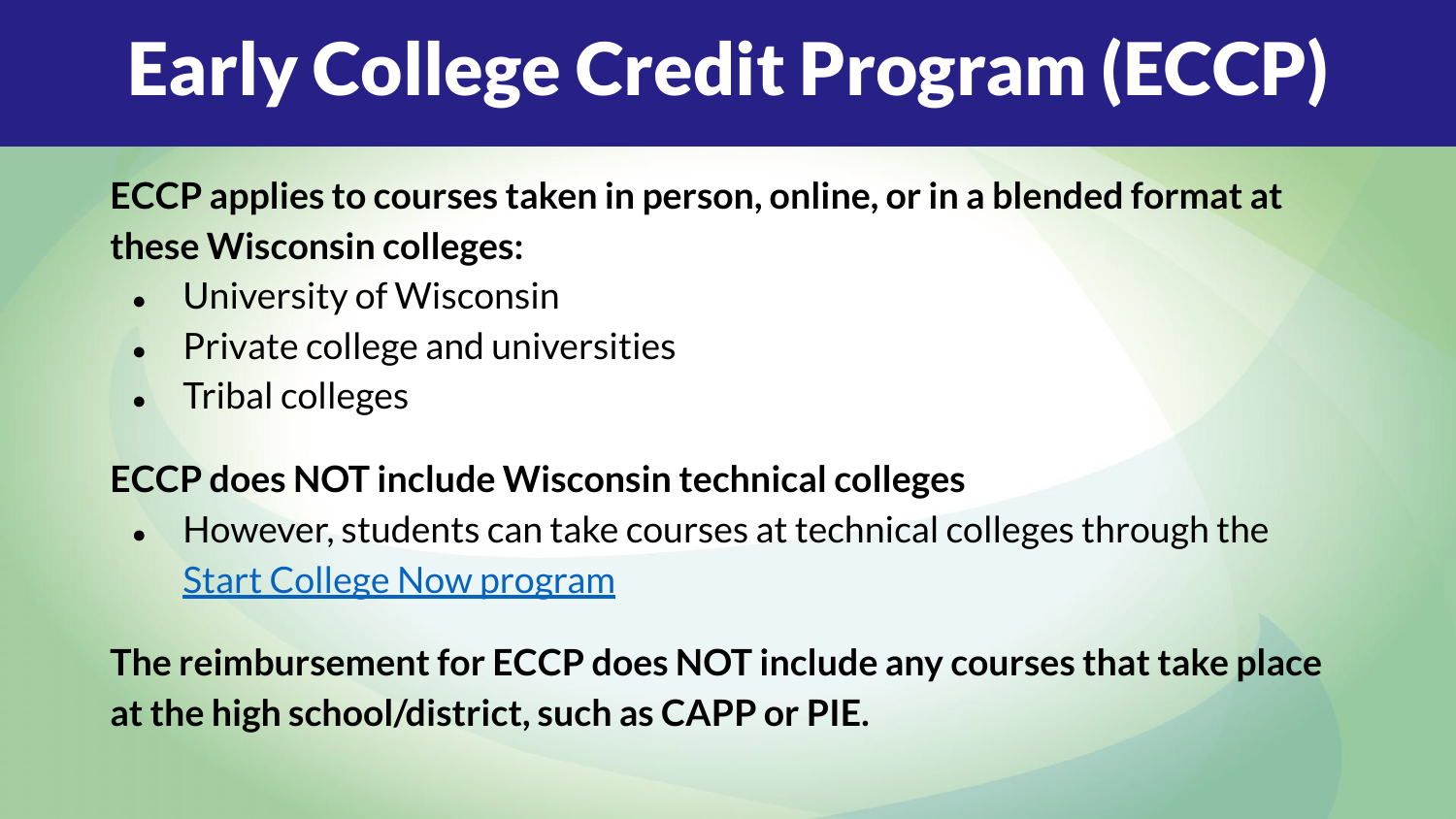## ECCP Application Form and Deadlines

Students must submit [ECCP Application Form](https://dpi.wi.gov/dual-enrollment/eccp/application) to their district by:

- February 1 for summer courses
- March 1 for fall courses
- October 1 for spring courses

Because these dates are in the statute, there are no exceptions.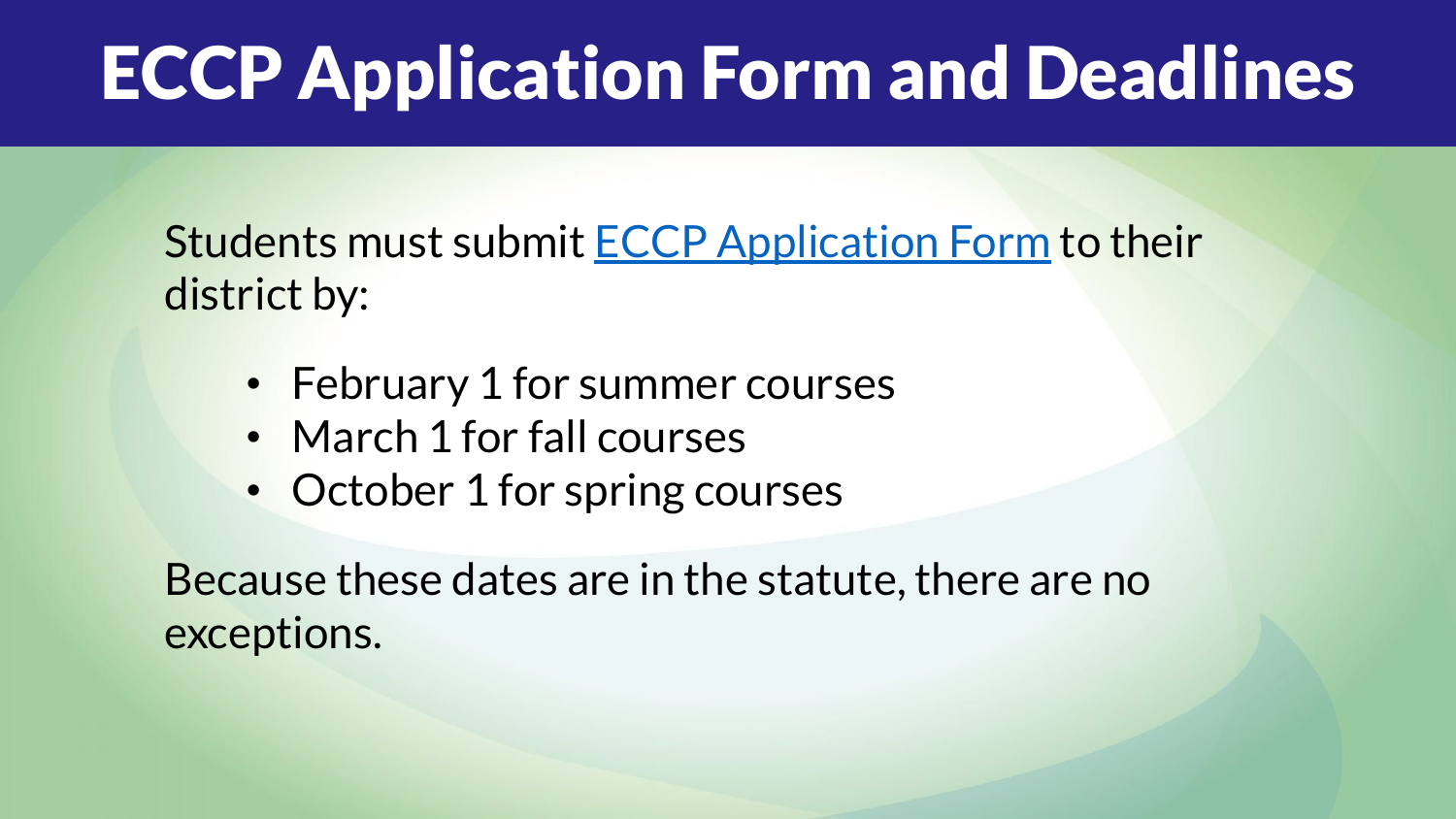#### ECCP Reimbursement at a Glance

**District Offers a Comparable Course**

ECCP application can be denied

--------------

--------------

Pupil pays 100% of the normal tuition rate (Not considered ECCP, but the student and school should still use the ECCP Participation Form.)

**No Comparable Course + Fulfills Graduation Requirement**

High school and college credit

---------------

---------------

District pays 75%\* State reimburses 25%\* Pupil pays 0% \*of reduced rate - see slide 12)

**No Comparable Course + Does NOT Fulfill Graduation Requirement**

College credit only

District pays 25%\* State reimburses 50%\* Pupil pays 25%\* (unless free/reduced lunch

\*of reduced rate - see slide 12)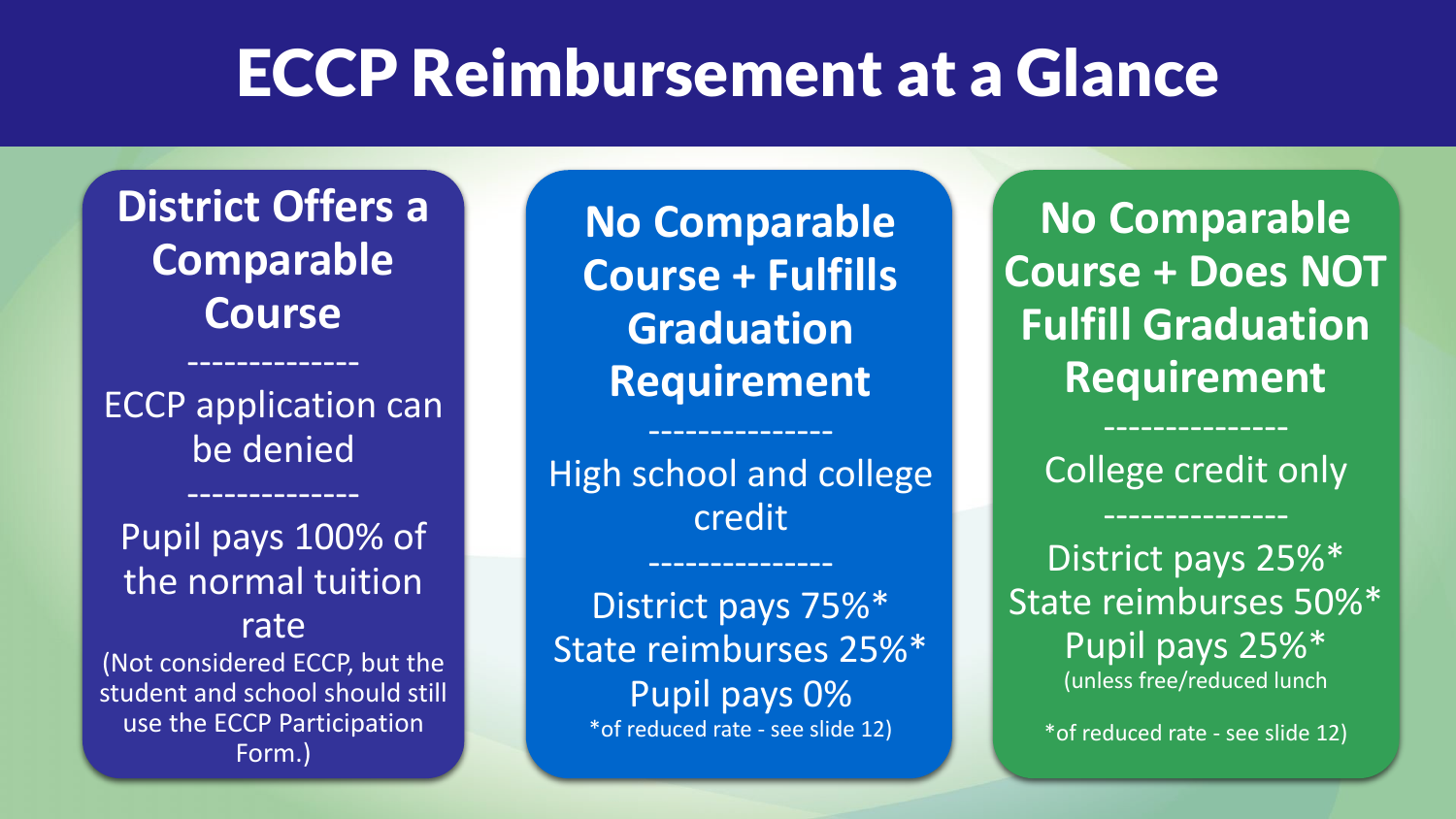#### Reviewing an ECCP Application

Once a student submits an ECCP application to the district (must be received by the deadline), you will review:

**Step 1**: Determine whether your district (not just your school) offers a comparable course.

- If you do offer a comparable course, then you can deny the application.
- If the student still wants to take the course, he/she must pay for it but can still use the ECCP application with the college or university to apply. The school district does not sign it in this case.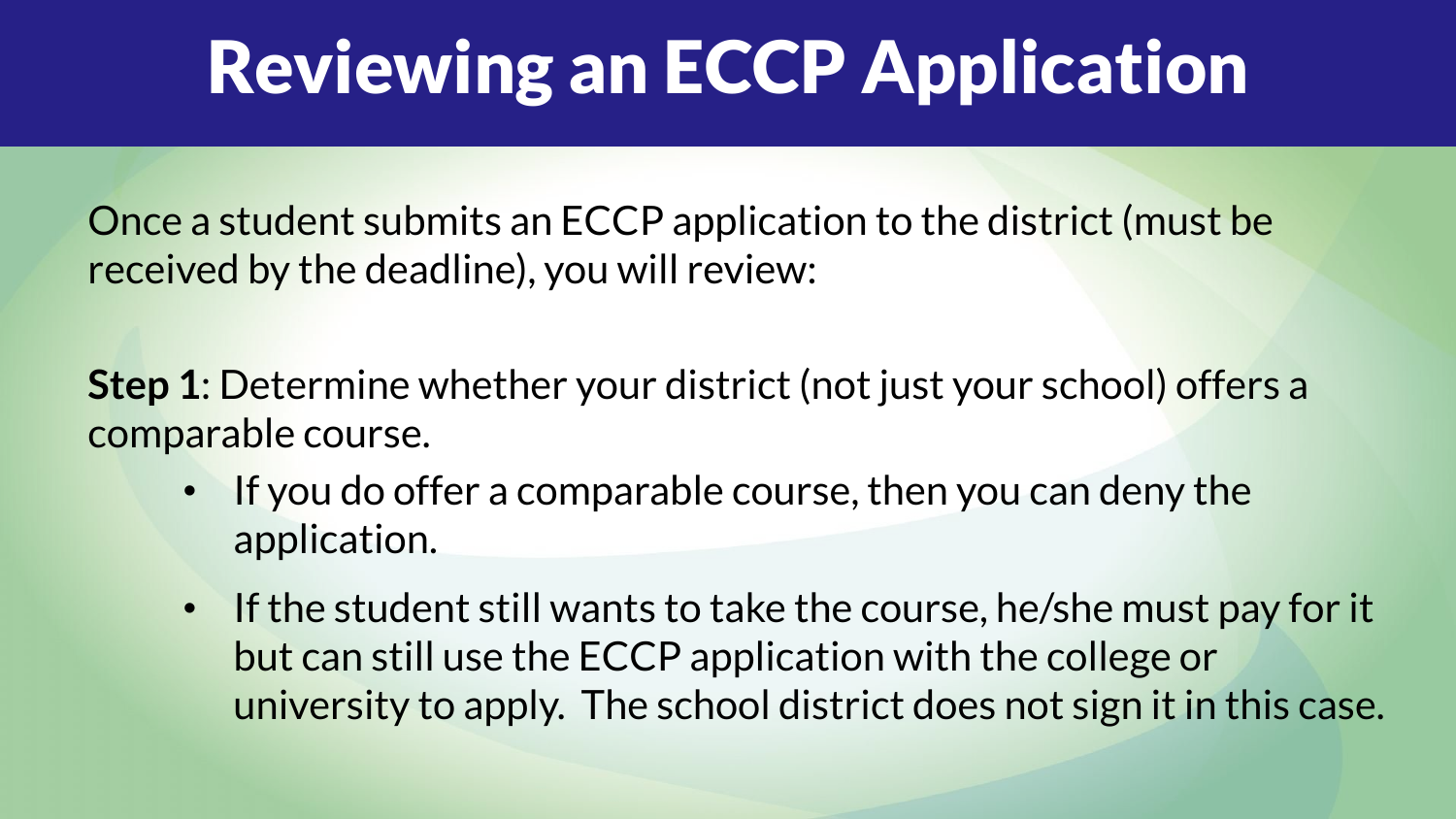#### Reviewing an ECCP Application

**Step 2**: Determine whether the course will fulfill a graduation requirement for the student.

- If the course DOES fulfill a graduation requirement, then the student earns both high school and college credit.
- If the course DOES NOT fulfill a graduation requirement, then the student earns college credit only.
- Courses that count as elective credit fulfill a graduation requirement only if the student still needs elective credit to graduate.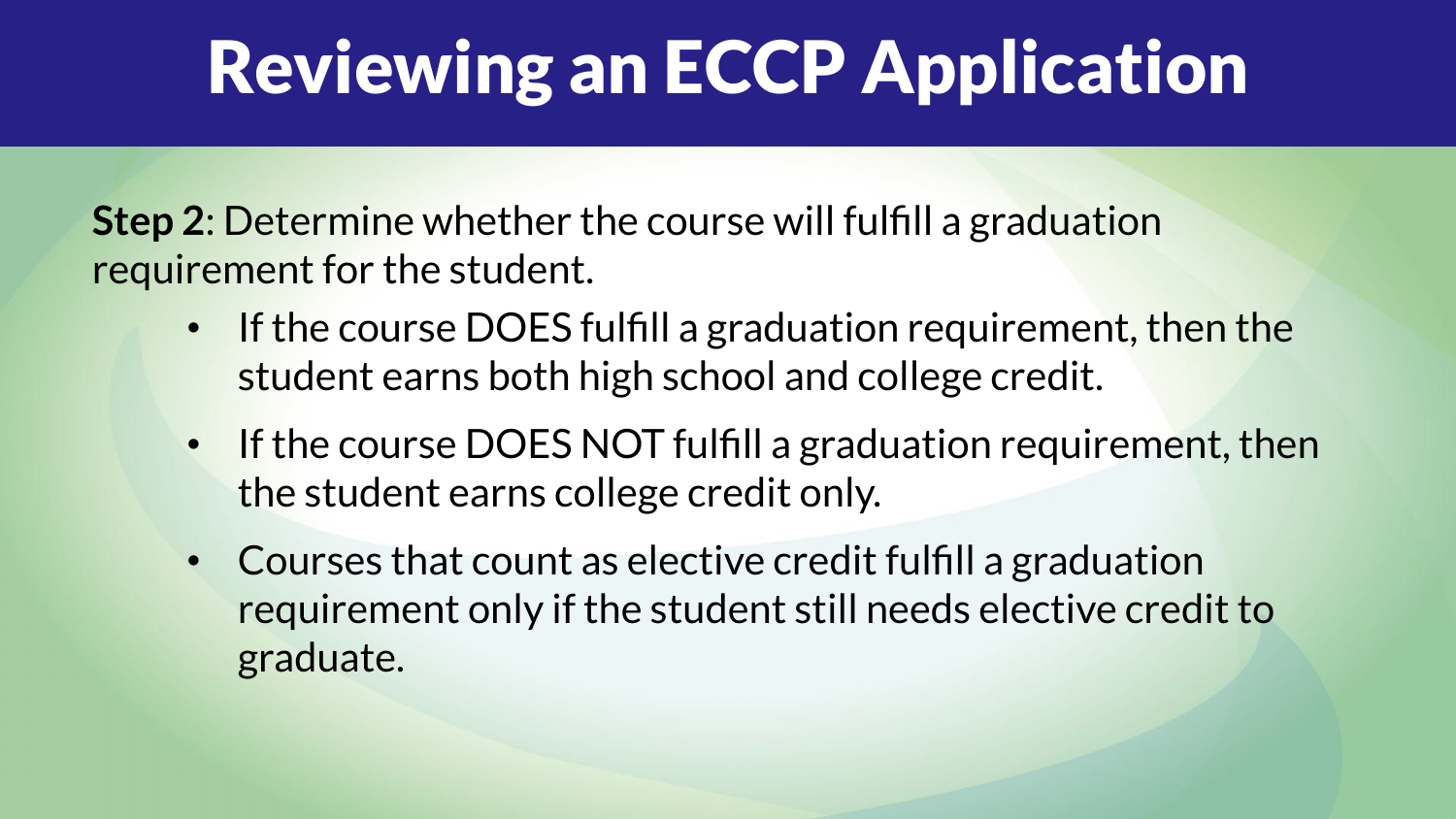### What is a "Comparable Course?"

#### **A postsecondary course is comparable to a course offered by a high school if all of the following apply to the high school course:**

- The high school course is offered or will be offered between the date the pupil submits a notice under s. 118.55 (3) (a), Stats., and the date the pupil is expected to graduate from high school.
- The content of the high school course is at least 80 percent equivalent to the content of the postsecondary course. A determination under this paragraph shall be made by comparing, if available, the curriculum guide, course expectations, course goals, and the scope and sequence of the high school course to the course syllabus, if available, and course description for the postsecondary course.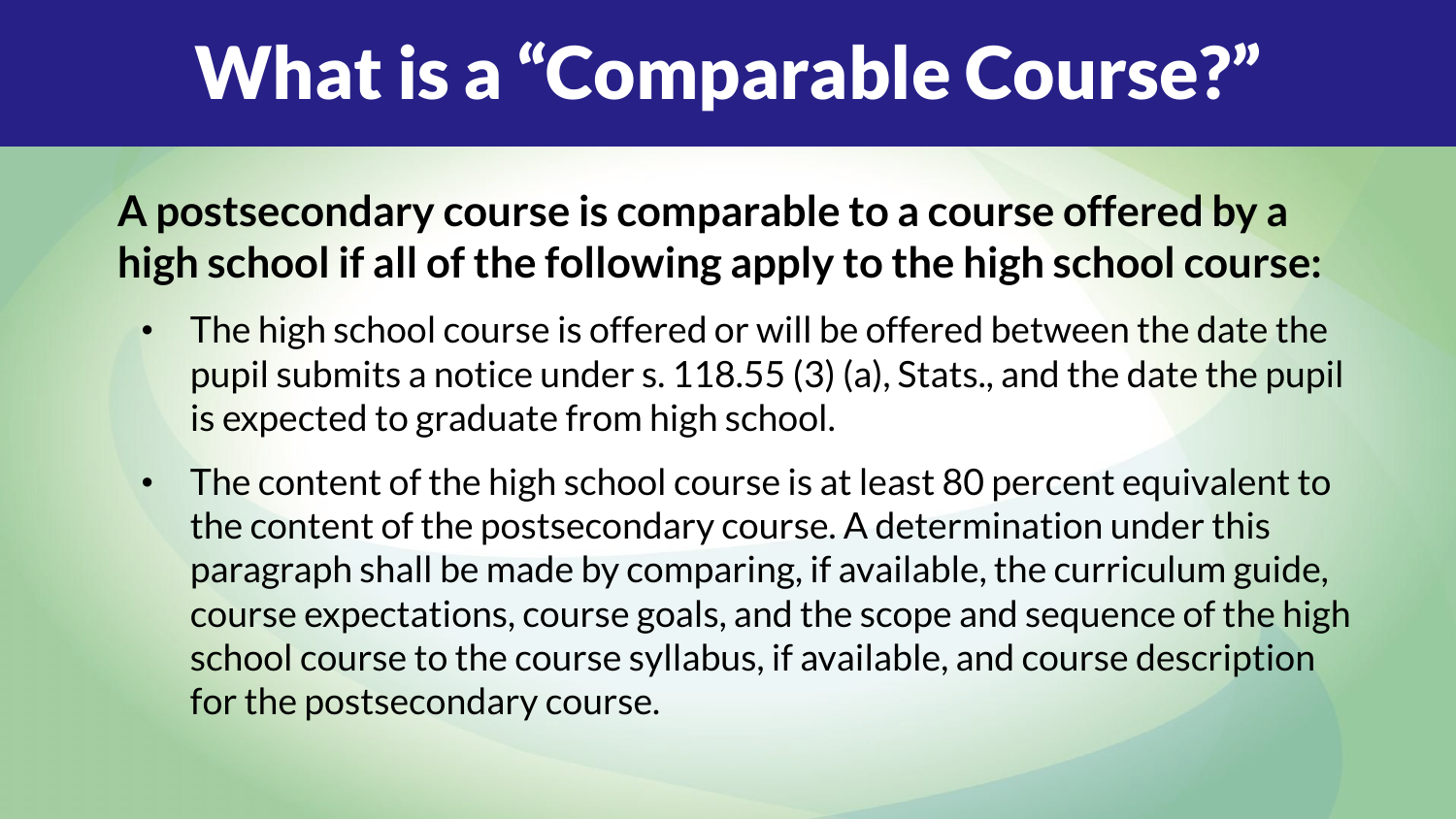## Notification of Appeal Rights

- District must notify student of approval and/or rejection of desired courses before the beginning of the semester in which the pupil will be enrolled.
- Written notification regarding comparability of courses, satisfaction of high school graduation requirements, or the number of high school credits to be awarded shall inform the pupil of the right to appeal the school board's decision to the state superintendent within 30 days of the decision.
- The state superintendent shall review appeals made under s. 118.55 (3) (b), Stats., using the procedures under ss. PI 1.03 and 1.04 (9).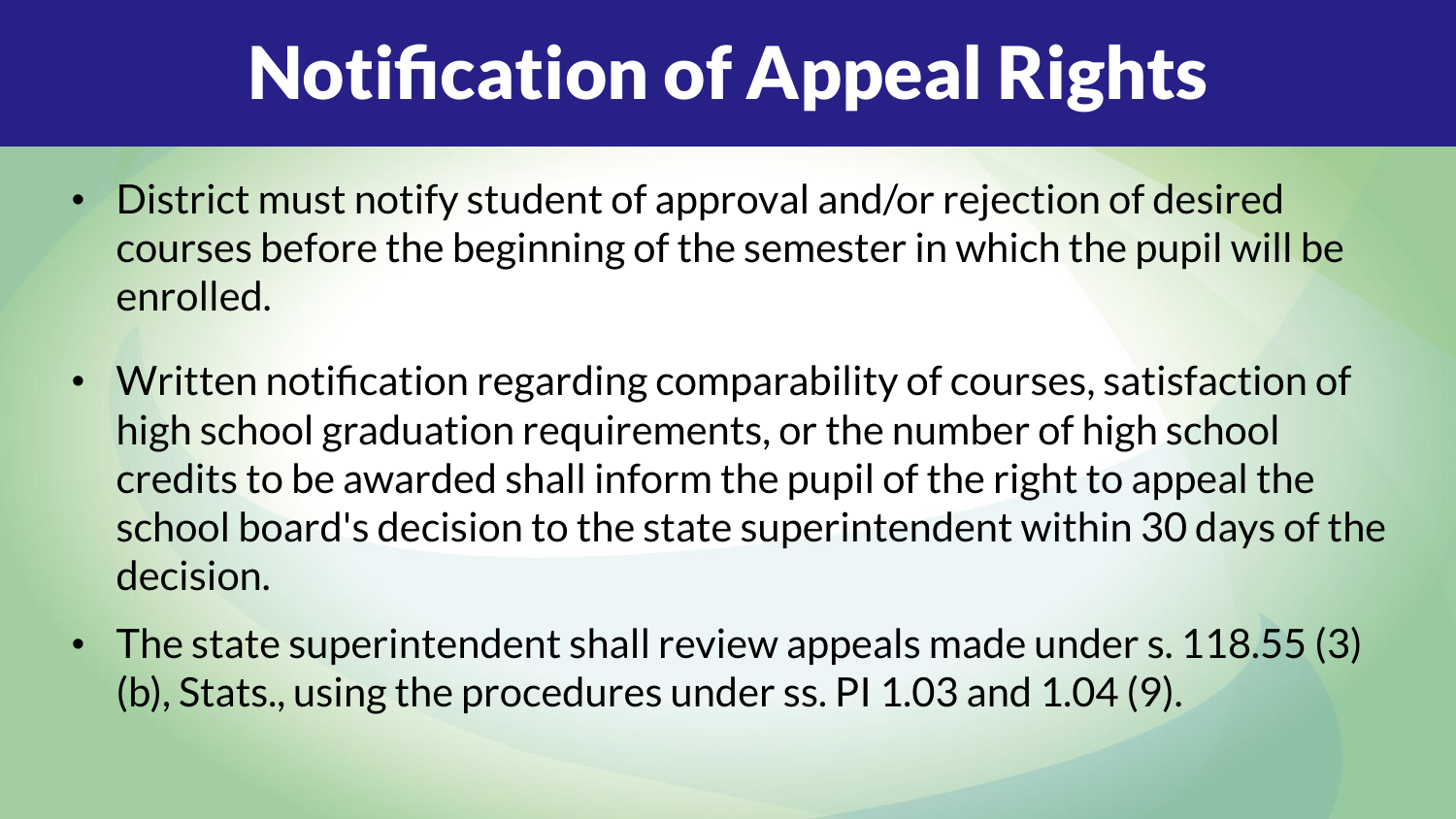#### Once an ECCP Application has been approved

Once a student receives notification that his/her ECCP application has been approved, the student's next steps include:

- 1. Follow the application or registration requirements at the campus or program where you'd like to take classes.
- 2. Make sure to submit any required documentation, for example, high school transcripts along with any prerequisite documentation, such as AP scores, etc.
- 3. Enroll in your class.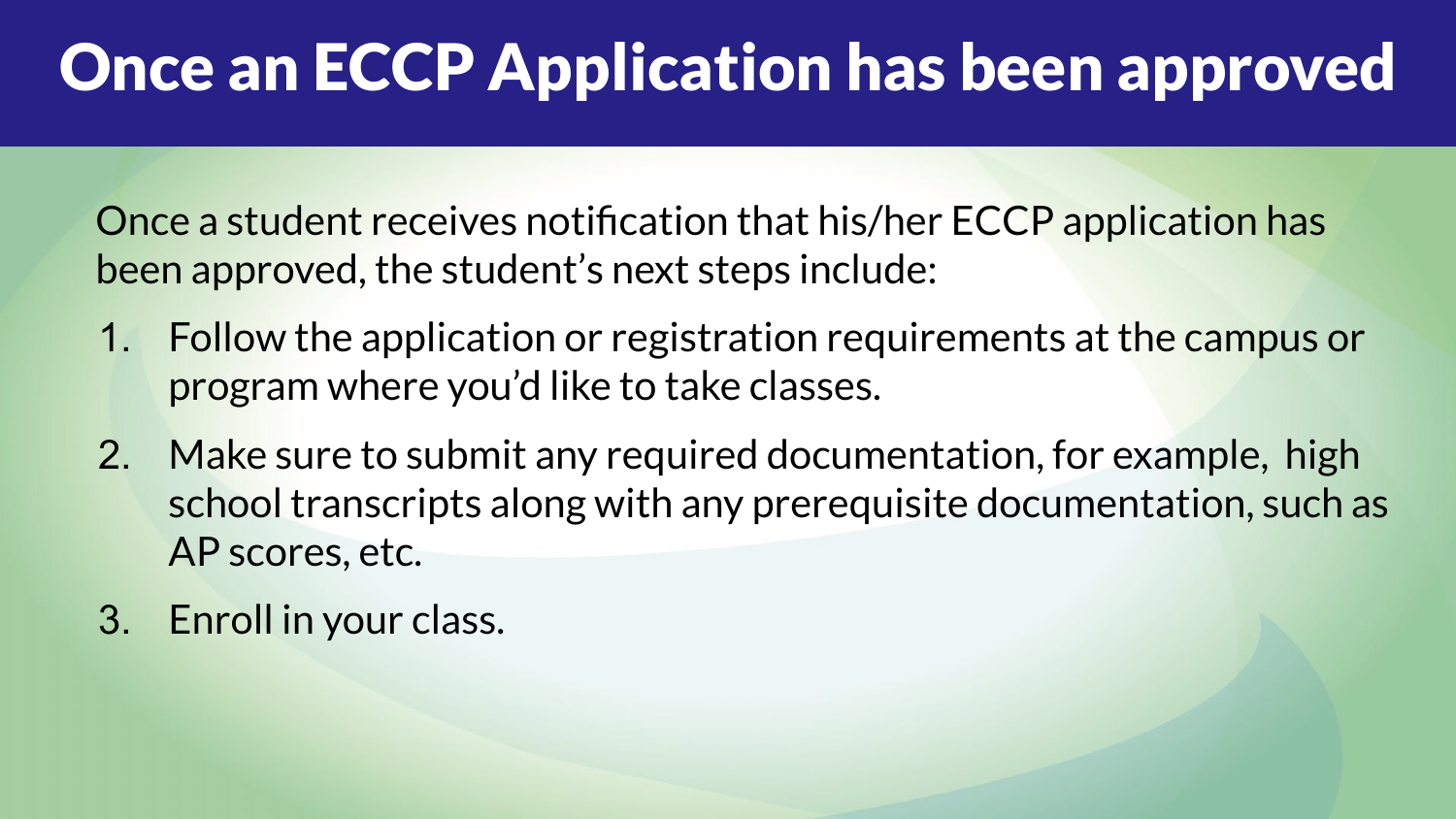#### What if the course is full?

**If a pupil is not admitted to attend the course that he or she specified in their participating form but is admitted to attend a different course, the pupil must notify the school district or private school immediately. The school board or governing body then must inform the pupil of its determinations regarding the course to which the pupil was admitted as soon as practicable.**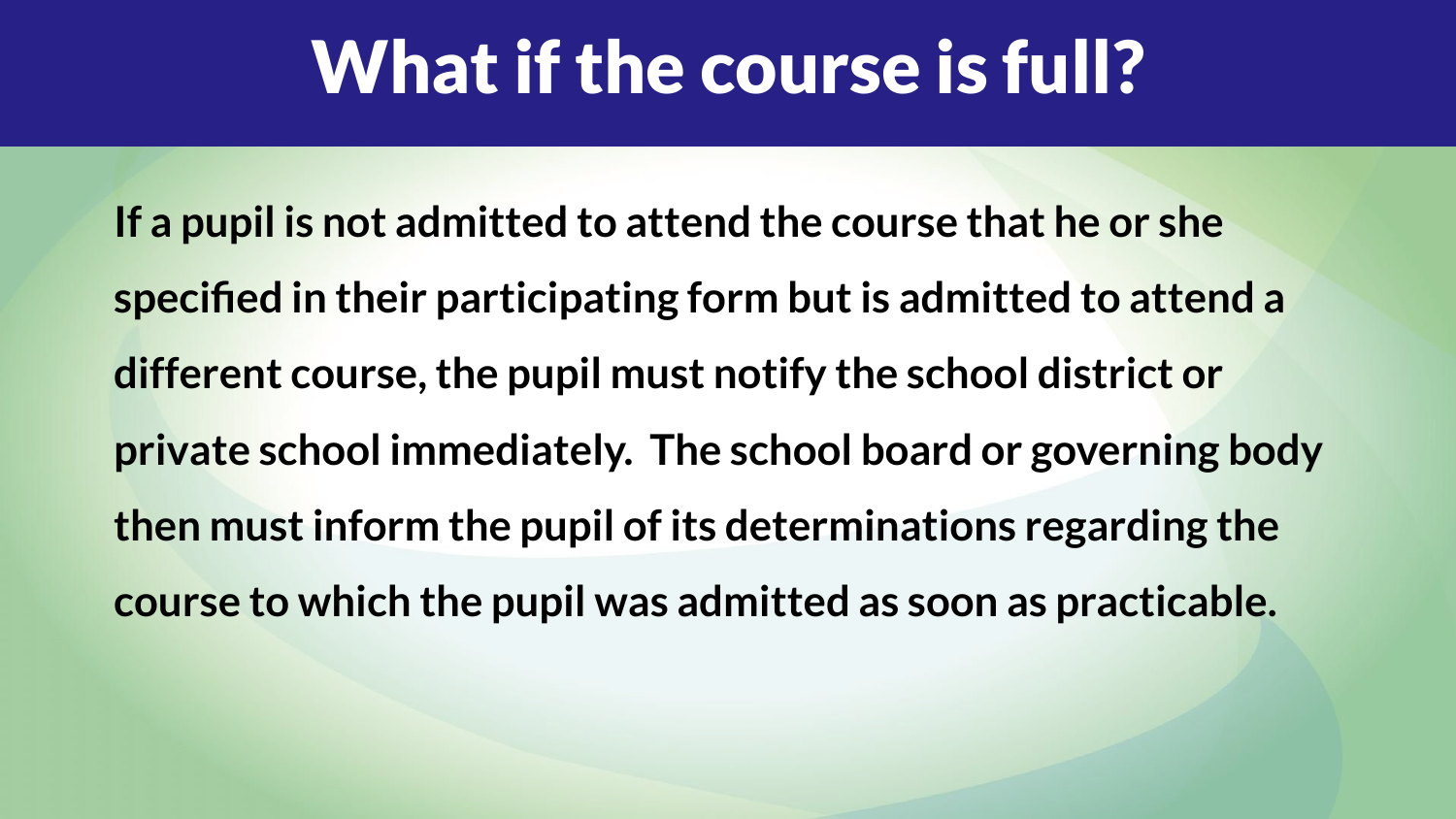#### Requirements and Prerequisites

- School districts cannot impose any additional eligibility requirements, including, but not limited to, GPA requirements or attendance requirements.
- However, the college or university may require prerequisite information to be eligible for some courses.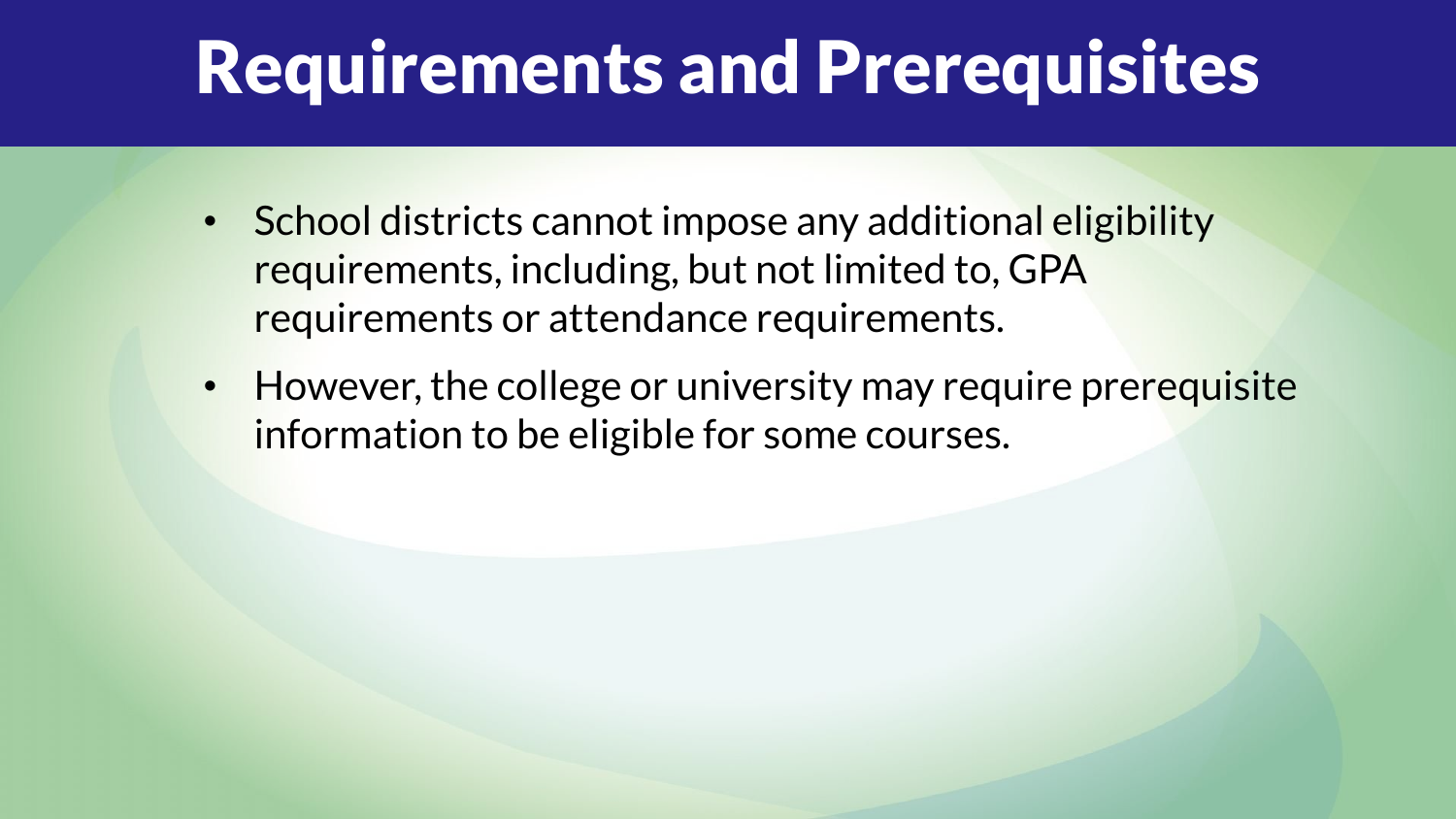#### ECCP Tuition Limits

There are limits to how much colleges and universities can charge for ECCP courses:

- **UW campuses** can charge one-third of the amount that would be charged for each credit assigned to the course to an individual who is a resident of this state and who is enrolled in the educational institution as an undergraduate student.
- **UW2 year campuses and Tribal Colleges** can charge one-half of the amount that would be charged for each credit assigned to the course to an individual who is a resident of this state and who is enrolled in the college campus as an undergraduate student.
- **Private colleges** can charge one-third of the amount that would be charged for each credit assigned to a similar course offered by the University of Wisconsin-Madison to an individual who is a resident of this state and who is enrolled at the University of Wisconsin-Madison as an undergraduate student.

**Neither the institution of higher education nor the school board nor the governing body may charge any additional costs or fees to a pupil to attend a course.**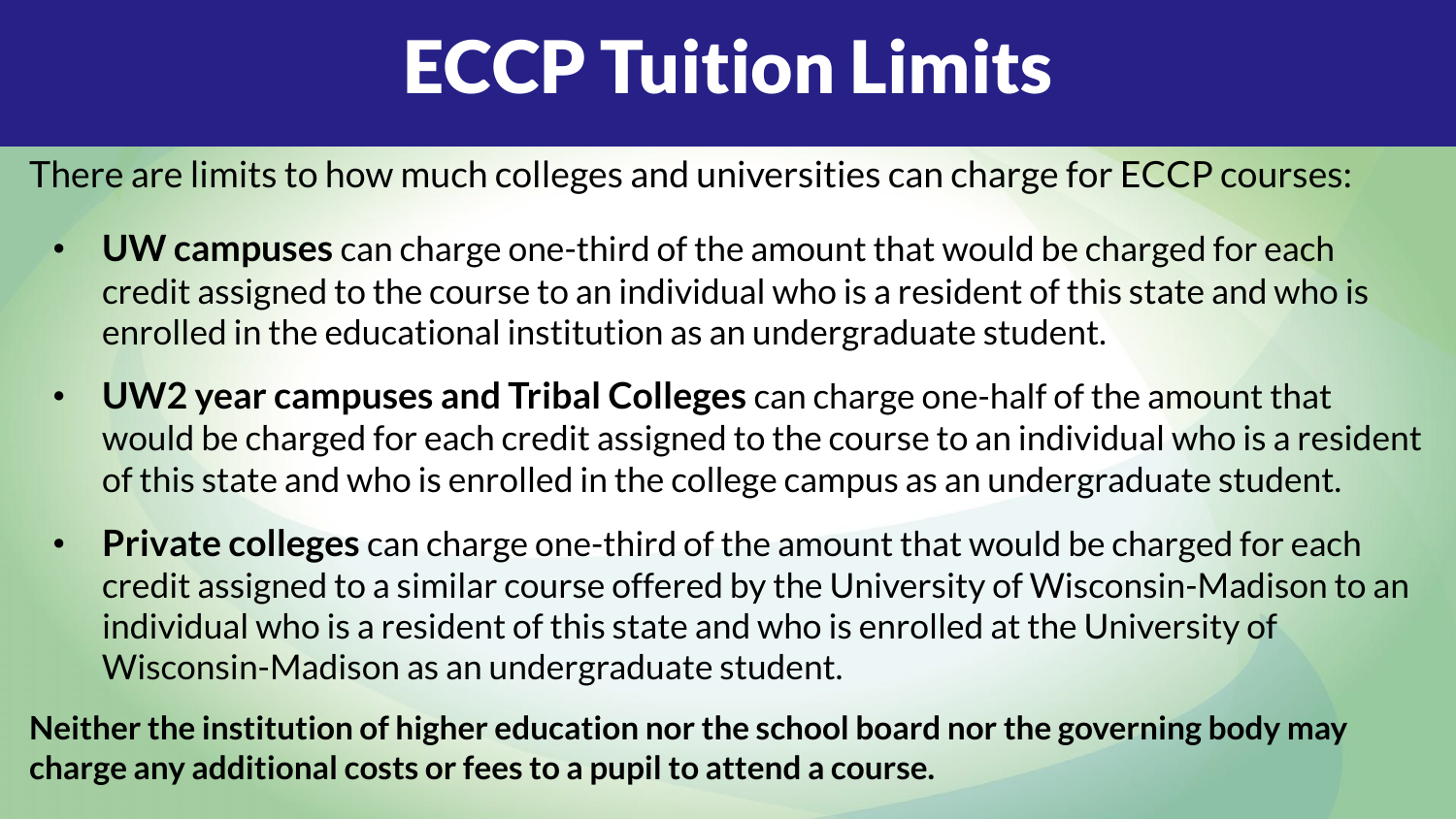#### ECCP Reimbursement Inapplicability

#### **You CANNOT submit an ECCP reimbursement claim for courses that fulfill all three of the following conditions:**

- 1. The school board of the school district or governing body of the private school and a chancellor of a University of Wisconsin System institution or the president of a private, nonprofit institution. have **entered into an agreement** to provide a college credit in high school program to academically qualified pupils under which participating pupils may take the course for postsecondary credit.
- 2. The instruction of pupils in the course **takes place in a school building in the school district or a school district facility**.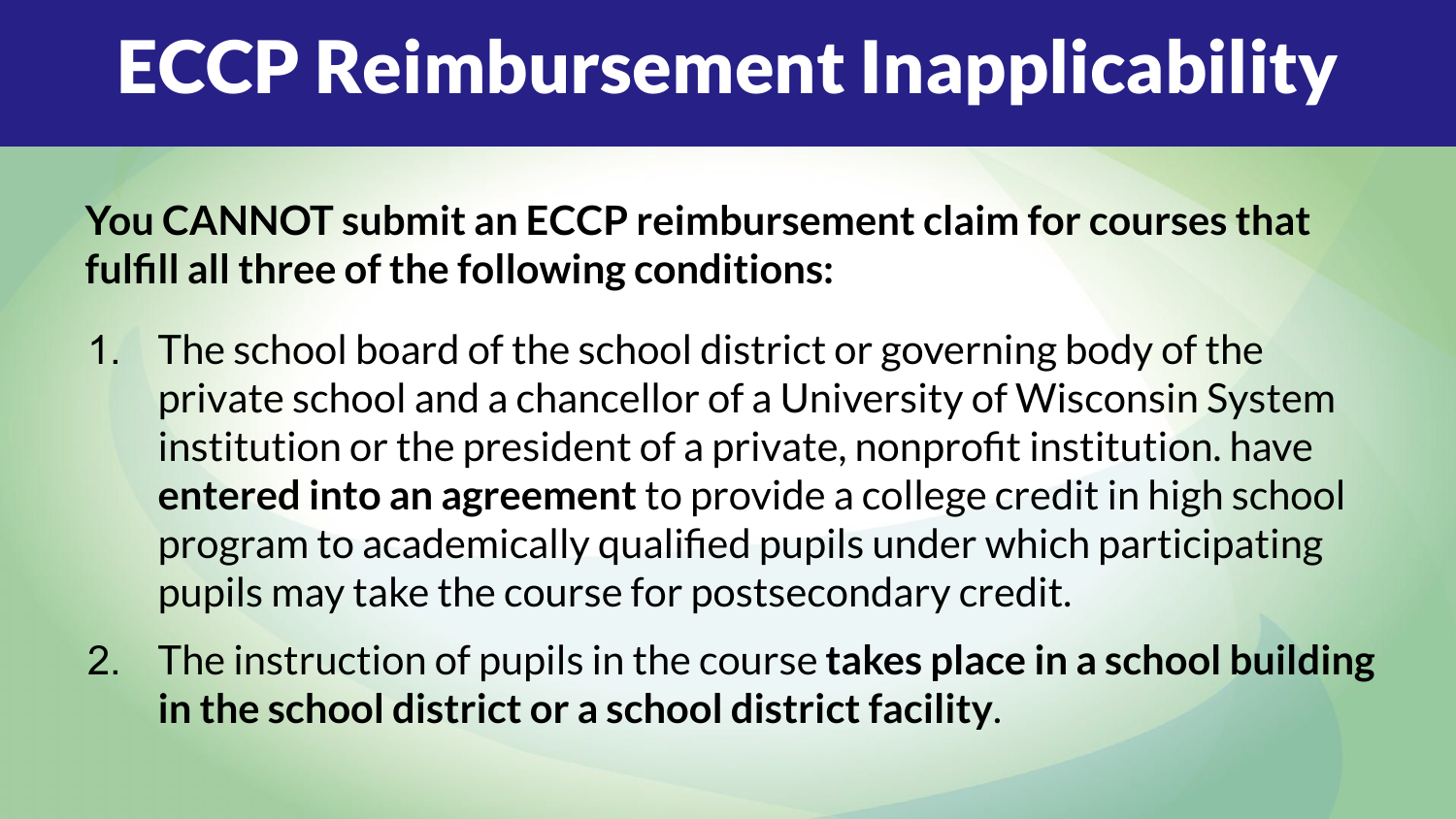### ECCP Reimbursement Ineligibility

- 3. The individual who provides instruction in the course is any of the following:
	- **A high school teacher** who is employed by the school district and certified or approved to provide the instruction by the participating University of Wisconsin System institution or by the participating private, nonprofit institution.
	- **A faculty member** of the participating University of Wisconsin System institution or the participating private, nonprofit institution.

Therefore, programs such as CAPP and PIE are not eligible for ECCP reimbursement.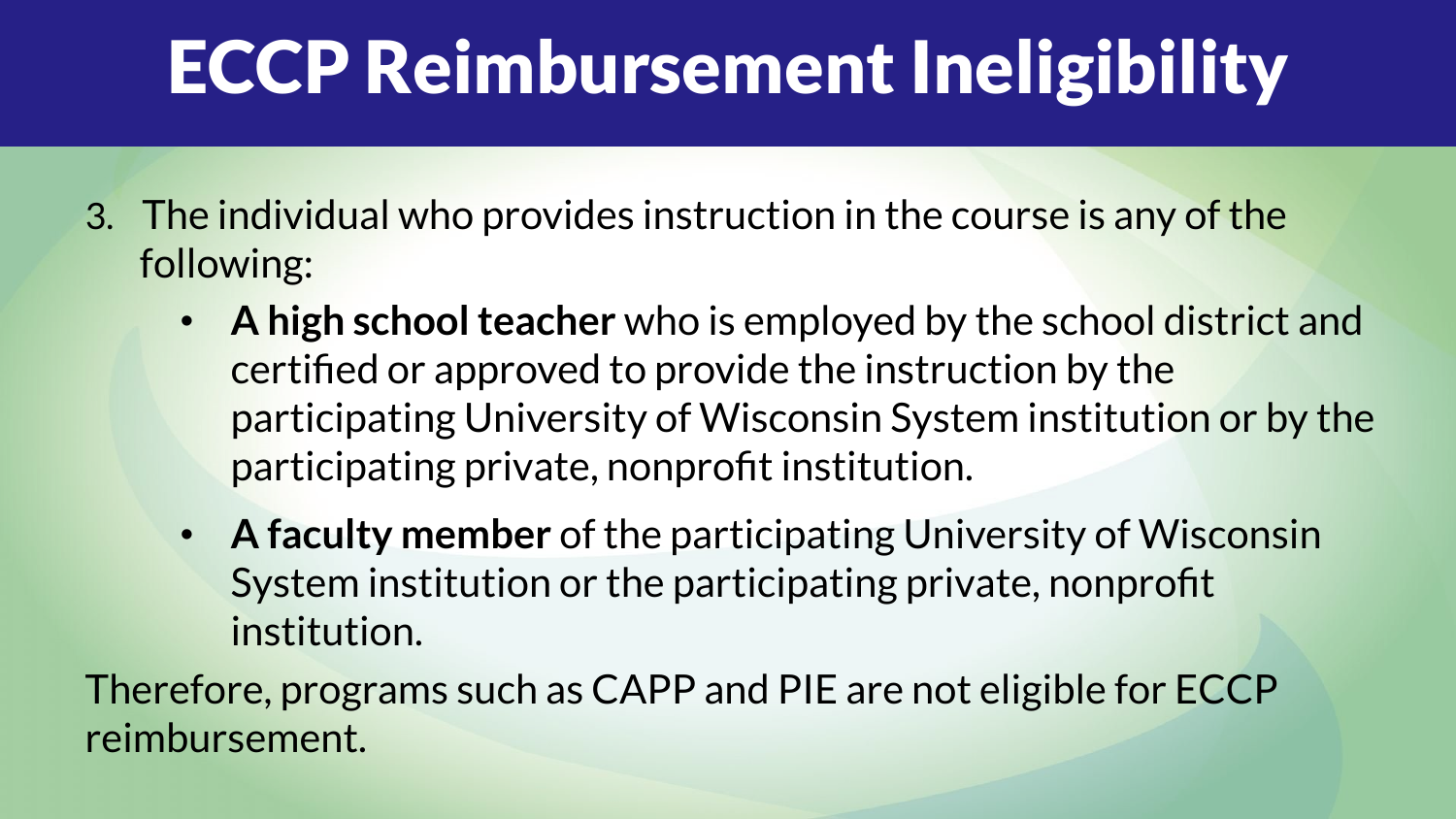#### ECCP Reimbursement Process

- ECCP reimbursement claims are requested using an online form. The link is sent directly to district superintendents and private school administrators in late May.
- ECCP reimbursement claims can be submitted between May 30 and July 15.
- You must retain all ECCP applications, invoices, and receipts.
- You can find an FAQ on the ECCP webpage: <https://dpi.wi.gov/dual-enrollment/eccp/frequently-asked-questions>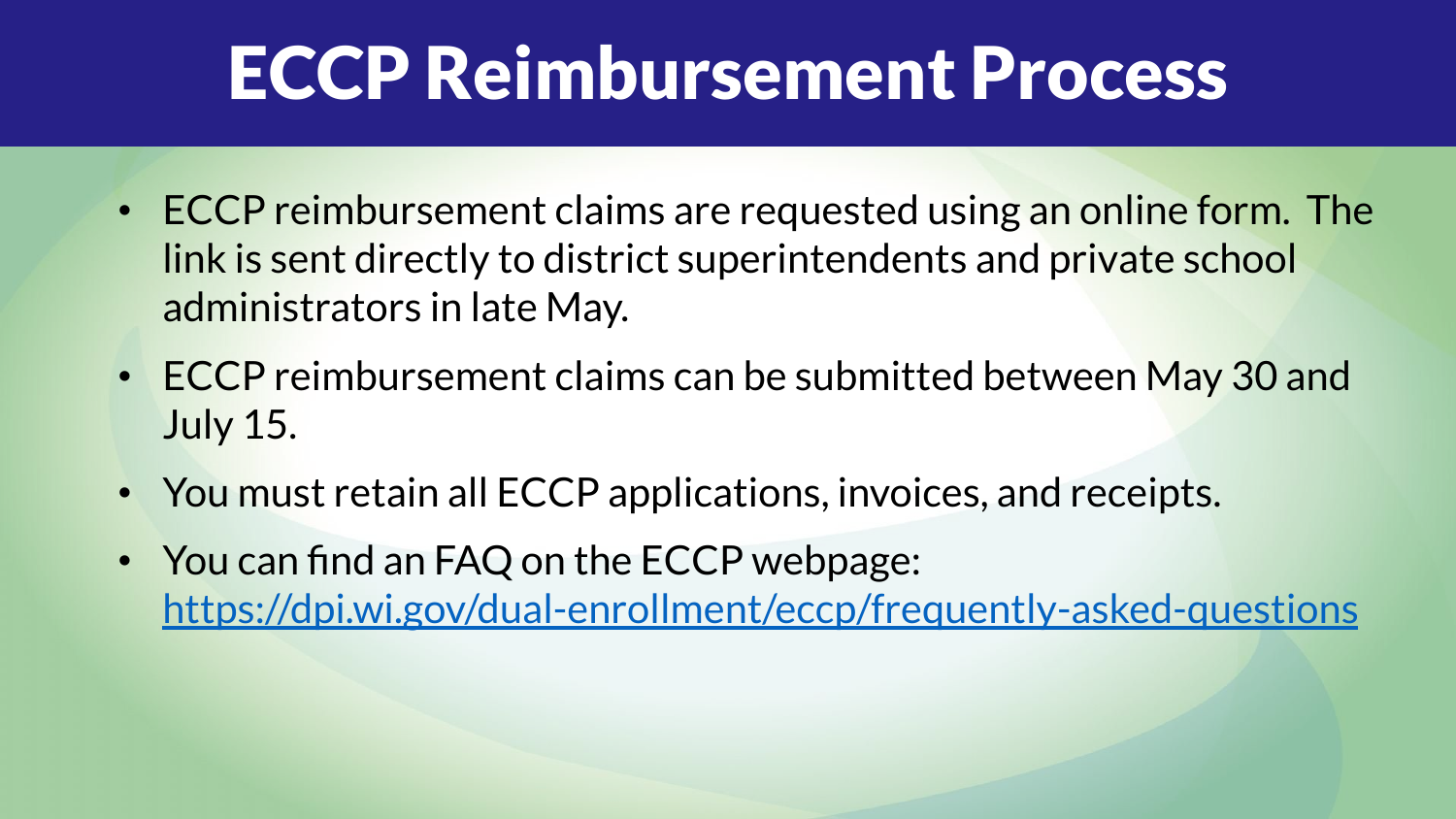#### ECCP Transportation Reimbursement

- Transportation reimbursement related to ECCP courses is available based on financial need, i.e., student qualifies for free and reduced lunch.
- Use the Open Enrollment Transportation Application online form available at:

<https://dpi.wi.gov/open-enrollment/applications/transportation>

• ECCP transportation reimbursement claims can also be submitted between May 30 and July 15 (submitted by parents/families).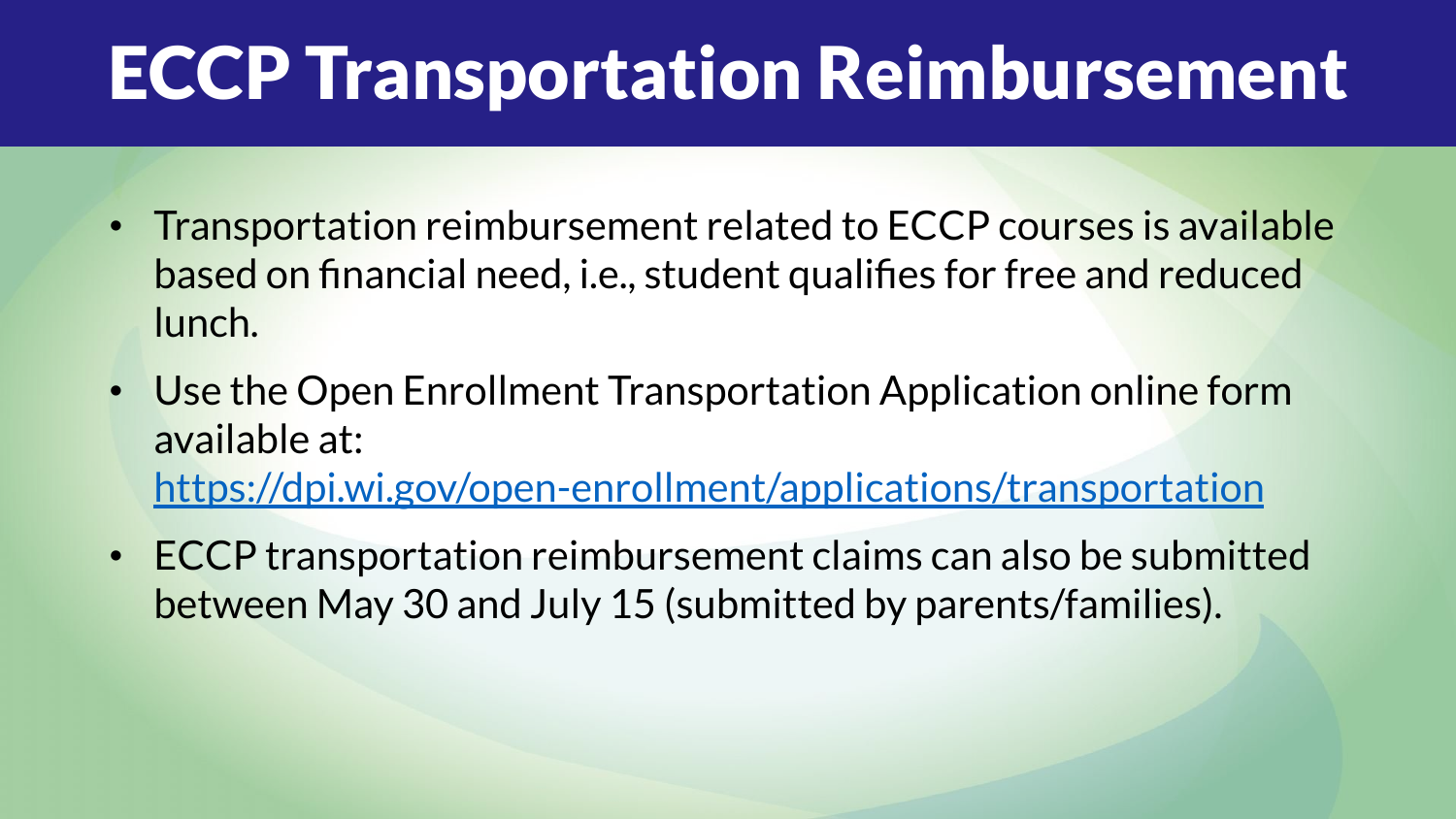## ECCP Board Policy Requirements

- Annually by October 1, each school board shall provide information about the program under this section to all pupils enrolled in the school district in the 8th, 9th, 10th, and 11th grades.
- A school board or the governing body of a participating private school may establish a written policy limiting the number of credits for which the school board or governing body will pay under sub. (5) and s. 38.12 (14) (d) to the equivalent of 18 postsecondary semester credits per pupil.
	- You must offer at least 18 credits.
	- $\blacksquare$  You can limit students to 18 credits or allow them to take more.
	- The 18-credit minimum includes ECCP and Start College Now. It does not include dual enrollment courses that take place at the high school.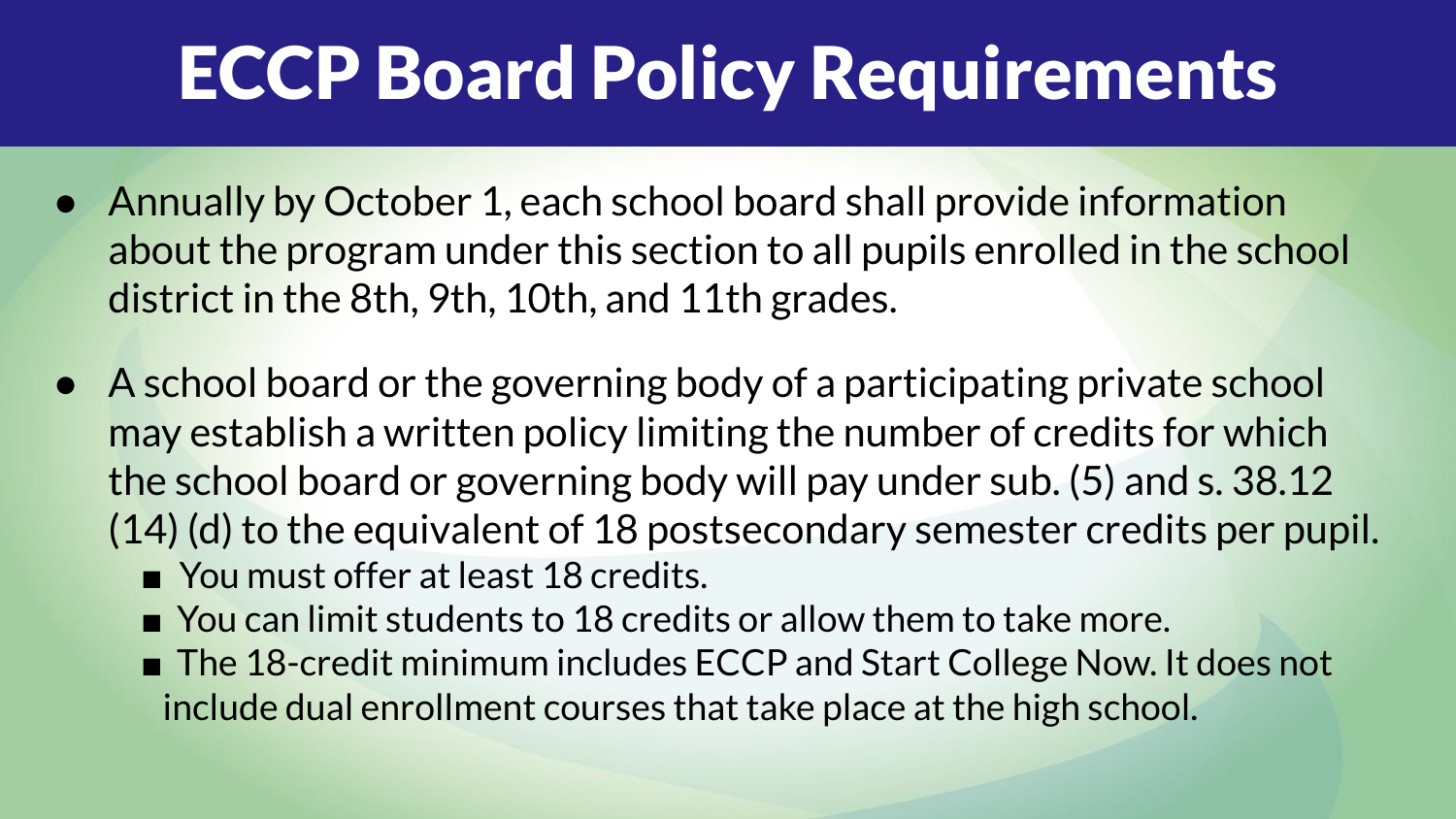### ECCP Board Policy Requirements

- The school board shall determine whether the course is comparable to a course offered in the school district, and whether the course satisfies any of the high school graduation requirements under s. 118.33 and the number of high school credits to award the pupil for the course, if any. ■ No other restrictions on eligibility can be applied or considered.
- **Students cannot enroll in ECCP and Start College Now during the same** semester.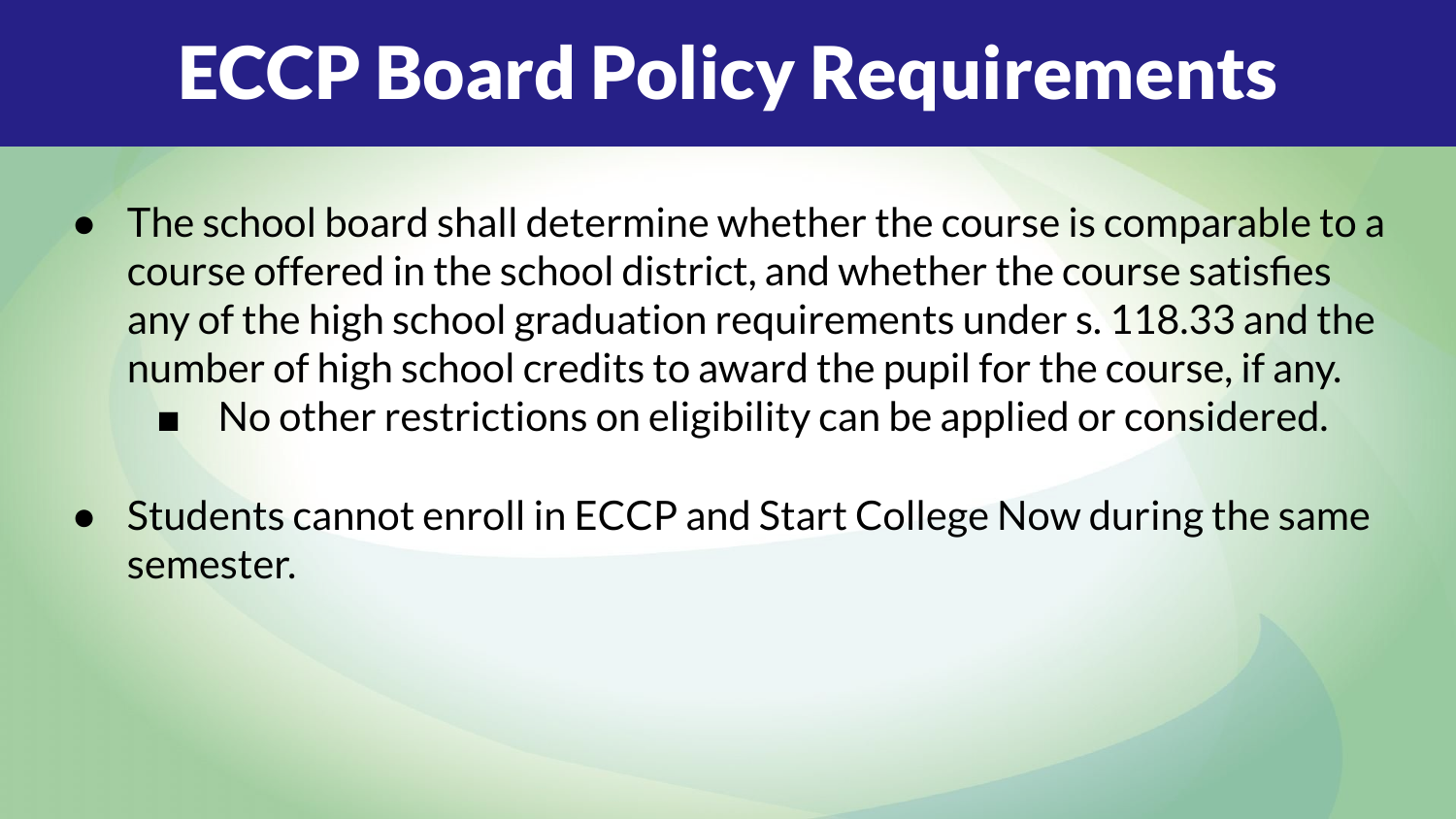#### **Other Items to Consider**

Other items to consider including in your board policy:

- Policies that need to be update from Course/Youth Options: ■ 9-12 graders can apply for ECCP.
	- ECCP includes summer terms.
- Indicate if your district allows students to take more than 18 credits.
- Indicate the process to apply, including deadlines and the link to ECCP application forms.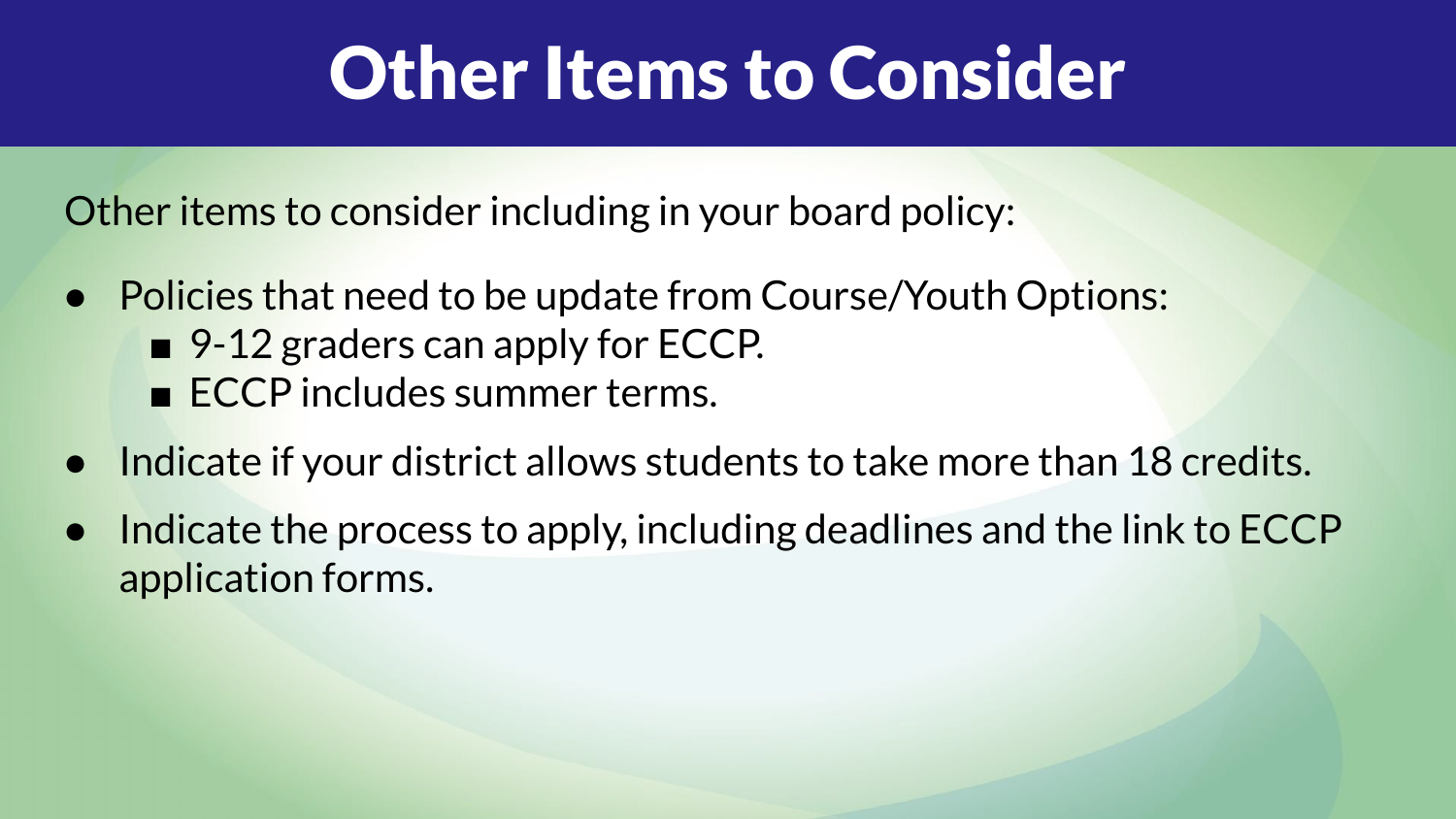#### **Other Items to Consider**

● Let students and families know what happens if a student fails an ECCP course.

#### Statute 118.55 states:

If a pupil receives a failing grade in a course, or fails to complete a course, at an institution of higher education or technical college for which the school board or the governing body of a participating private school has made payment, the pupil's parent or guardian, or the pupil if he or she is an adult, shall reimburse the school board or the governing body the amount paid on the pupil's behalf upon the request of the school board or governing body. If a school board or governing body that requests reimbursement of a payment made under this section is not reimbursed as requested, the pupil on whose behalf the payment was made is ineligible for any further participation in the program under this section. For the purposes of this paragraph, a grade that constitutes a failing grade for a course offered in the school district or at the participating private school constitutes a failing grade for a course taken at an institution of higher education or technical college under this section.